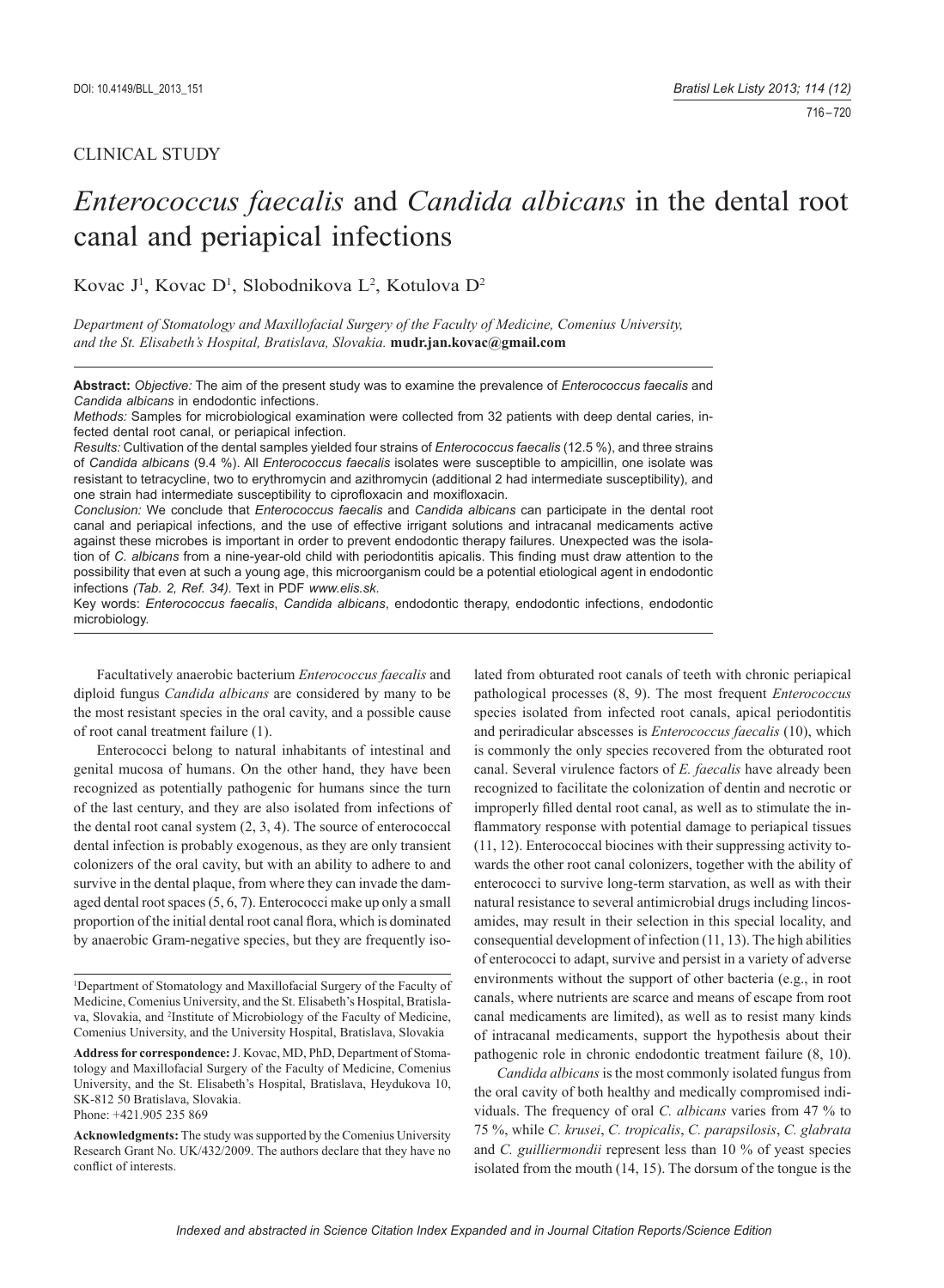primary habitat of the yeasts in the mouth. Nevertheless, these microorganisms can be found at other oral sites such as the jugal mucous membrane (cheek mucous membrane), palate mucosa, tooth surfaces and saliva (16).

The colonization rate increases with age, as well as with denture wearing. As opportunistic oral pathogens, *Candida* species are responsible for mucosal infections in predisposed patients (17). The occurrence of fungi in root canal infections has been reported by culture, molecular methods and electron microscopy *in situ*. In addition, recent studies have confirmed the presence of fungi in therapy-resistant endodontic infections (18).

Microbiological investigations have shown that yeasts may be present in the microflora of apical periodontitis. They may enter the pulp through dentinal tubules, deep caries lesion or fracture or as contaminants from oral microflora during root canal treatment. Natural factors such as ecological changes in an infected root canal, as well as iatrogenic factors such as the use of canal medicaments allowing yeasts to survive whilst suppressing other microorganisms, may operate in favor of root canal yeast infection. Almost all yeasts isolated from these spaces belong to the genus of *Candida* with *C. albicans* being the most frequently isolated species (19).

The isolation of yeasts from dental root canal of patients with necrotic pulp and persistent endodontic infections, frequently in pure culture, indicates that also these microbes may play a role of an important endodontic pathogen, with *C. albicans* being the leading species (20, 21).

The aim of the present study was to examine the prevalence of *Enterococcus faecalis* and *Candida albicans* in endodontic infections of patients of the Department of Stomatology and Maxilofacial Surgery, Faculty of Medicine, Comenius University, and the St. Elisabeth's Hospital, Bratislava, Slovakia.

#### **Material and methods**

#### *Biological samples*

Samples for microbiological examination were collected from 32 patients with deep dental caries, infected dental root canal, or periapical infection (Tab. 1). The affected hard dental tissue was collected by manual excavator, and the infected content of the root canals was sampled by pulpextractor and root canal instrument Hedstroem File (VDW GmbH, Germany). In the cases with clinical status and radiographic examination resulting in the necessity of tooth extraction, the whole tooth was sent for examination. All samples were placed into nutrient broth (Imuna Pharm, Slovakia) and immediately transported to the microbiological laboratory.

### Cultivation and identification of Enterococcus faecalis and Can*dida albicans strains*

The cultivation of samples was performed in nutrient broth for 24 hours at 35 ºC in ambient atmosphere and subcultured on blood agar and on Sabouraud dextrose agar pH 5.6±0.2 (Oxoid, Great Britain), at the same conditions for 24 and 48 hours, respectively. The suspected enterococcal strains were preliminarily identified according to the standard diagnostic methods (22), and their species-level identification was performed using commercial

| <b>Patients Age</b>     |                 | <b>Diagnosis</b>       | <b>Aerobic culture results</b> |
|-------------------------|-----------------|------------------------|--------------------------------|
| 1                       | 38              | Pulpitis               | Viridans streptococci          |
| $\overline{2}$          | 7               | Dentoalveolar abscess* | Viridans streptococci          |
| $\overline{\mathbf{3}}$ | $\overline{31}$ | Periodontitis apicalis | Viridans streptococci          |
| $\overline{4}$          | 32              | Dentoalveolar abscess* | Viridans streptococci          |
| $\overline{5}$          | 40              | Dentoalveolar abscess* | Viridans streptococci          |
| 6                       | 37              | Periodontitis apicalis | Negative                       |
| $\overline{7}$          | 9               | Periodontitis apicalis | Viridans streptococci, Can-    |
|                         |                 |                        | dida albicans                  |
| 8                       | 32              | Caries dentis profunda | Candida albicans               |
| $\overline{9}$          | 43              | Periodontitis apicalis | Enterococcus faecalis, viri-   |
|                         |                 |                        | dans streptococci              |
| 10                      | 16              | Dentoalveolar abscess* | Viridans streptococci          |
| 11                      | 49              | Periodontitis apicalis | Enterococcus faecalis, Gram-   |
|                         |                 |                        | negative rods, Neisseria sp.   |
| 12                      | $\overline{72}$ | Periodontitis apicalis | Staphylococcus sp. cogulase-   |
|                         |                 |                        | negative                       |
| 13                      | 72              | Periodontitis apicalis | Staphylococcus sp. cogulase-   |
|                         |                 |                        | negative                       |
| 14                      | 57              | Dentoalveolar abscess* | Staphylococcus sp. cogulase-   |
|                         |                 |                        | negative                       |
| 15                      | 66              | Dentoalveolar abscess* | Viridans streptococci          |
| 16                      | 57              | Periodontitis apicalis | Viridans streptococci          |
| 17                      | 63              | Periodontitis apicalis | Viridans streptococci          |
| 18                      | 39              | Dentoalveolar abscess* | Viridans streptococci          |
| 19                      | 77              | Dentoalveolar abscess* | Viridans streptococci          |
| 20                      | 51              | Periodontitis apicalis | Viridans streptococci          |
| 21                      | 28              | Periodontitis apicalis | Negative                       |
| 22                      | 33              | Periodontitis apicalis | Candida albicans               |
| 23                      | 36              | Dentoalveolar abscess* | Staphylococcus sp. cogulase-   |
|                         |                 |                        | negative                       |
| 24                      | 40              | Periodontitis apicalis | Viridans streptococci          |
| $\overline{25}$         | 28              | Periodontitis apicalis | Negative                       |
| 26                      | 10              | Periodontitis apicalis | Negative                       |
| 27                      | 17              | Periodontitis apicalis | Viridans streptococci          |
| 28                      | 62              | Periodontitis apicalis | Viridans streptococci          |
| 29                      | 23              | Periodontitis apicalis | Enterococcus faecalis, viri-   |
|                         |                 |                        | dans streptococci              |
| 30                      | 24              | Periodontitis apicalis | Enterococcus faecalis, viri-   |
|                         |                 |                        | dans streptococci              |
| 31                      | 27              | Periodontitis apicalis | Viridans streptococci          |
| $\overline{32}$         | 45              | Periodontitis apicalis | Enterococcus dispar, viridans  |
|                         |                 |                        | streptococci                   |

**Tab. 1. Aerobic culture results of patients with dental infections.**

\* Tooth extraction, when the clinical state made the conservative preservation impossible

biochemical identification set ENCOCCUS test (Erba Lachema, Czech Republic). The isolated yeast strains were submitted to identification according to their growth properties on BBL CHRO-MAGAR Candida (BD, France), cultivated for 48 hours at 30±2 ºC according to germ-tube test results.

#### *Antimicrobial susceptibility testing*

The susceptibility of enterococcal strains to ampicillin, amoxicillin-clavulanic acid, erythromycin, azithromycin, ciprofloxacin, moxifloxacin, tetracycline, gentamicin, chloramphenicol, and vancomycin, as well as the susceptibility of the isolated *Candida albicans* strains toward amphotericin-B, nystatin, clotrimazole, fluconazole, itraconazole, and voriconazole were performed by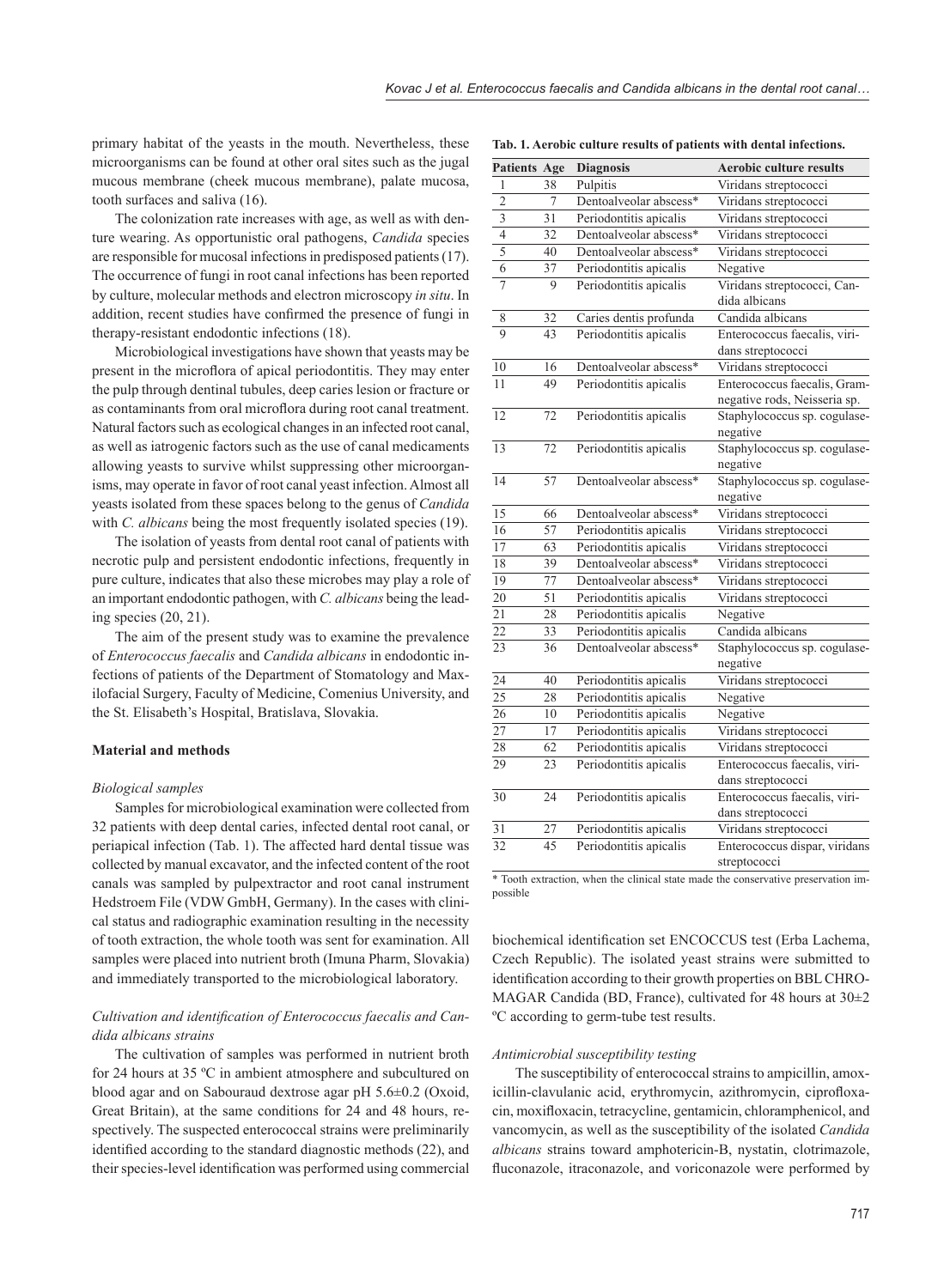716 – 720

| Tab. 2. Antimicrobial susceptibility of <i>Enterococcus faecalis</i> strains. |  |  |  |  |
|-------------------------------------------------------------------------------|--|--|--|--|
|-------------------------------------------------------------------------------|--|--|--|--|

|                 | <b>Enterococcus faecalis strains</b> |  |   |   |  |  |
|-----------------|--------------------------------------|--|---|---|--|--|
| The tested drug |                                      |  |   |   |  |  |
| Ampicillin      |                                      |  | c | ς |  |  |
| Co-amoxicillin  |                                      |  |   |   |  |  |
| Tetracycline    |                                      |  |   | R |  |  |
| Chloramphenicol |                                      |  |   |   |  |  |
| Erythromycin    |                                      |  |   | R |  |  |
| Azithromycin    |                                      |  |   | R |  |  |
| Ciprofloxacin   |                                      |  |   |   |  |  |
| Moxifloxacin    |                                      |  |   |   |  |  |
| Gentamicin (HL) |                                      |  |   |   |  |  |
| Vancomycin      |                                      |  |   |   |  |  |

S – susceptible, R – resistant, I – intermediately susceptible, HL – high level

the disk-diffusion method according to CLSI recommendations (23, 24, 25).

#### **Results**

Aerobic cultivation of 32 dental samples (11 from male and 21 from female patients) yielded only four *Enterococcus faecalis* strains (12.5 %), two from middle-aged males, and two from young females suffering from periodontitis apicalis. In three cases, viridans streptococci were isolated together with *E. faecalis* strain. In the forth case, gram-negative rods and *Neisseria sp*. were isolated as well (Tab. 1).

All *E. faecalis* isolates were susceptible to ampicillin, which is the drug of choice for patients with non-life-threatening enterococcal infections. One isolate was resistant to tetracycline, two to erythromycin and azithromycin (additional two had intermediate susceptibility), and one strain had intermediate susceptibility to ciprofloxacin and moxifloxacin. There was detected neither vancomycin-resistant, nor high-level gentamicin-resistant strain (Tab. 2).

From the examined samples, only three *Candida albicans* strains were isolated (9.4 %); one from a nine-year-old child with periodontitis apicalis (together with viridians streptococci), and two from young adults with periodontitis apicalis, and with deep dental caries (both in pure culture) (Tab. 1). All three strains were susceptible to all of the tested antifungal agents.

#### **Discussion**

Root canals of infected teeth have a complex microbial flora consisting of anaerobic or facultatively anaerobic cocci and rods, anaerobic fusiform bacteria, spirochaetes, and sometimes fungi. All of them come from the oral microflora and may contribute to endodontic infections (2, 18). However, only few of them have a remarkable potential to survive adverse conditions during root canal treatment, which leads to eventual treatment failure. As *Enterococcus faecalis* and *Candida albicans* seem to be able to resist various endodontic treatment procedures and survive in the nutrient-deficient environment of a treated dental root canal (13), the study was focused on detecting these microbes in the samples of patients suffering from endodontic infections. No anaerobic

cultivation was performed in spite of the important role of oral anaerobic bacteria in the dental infections pathogenesis, as they are highly susceptible to a properly performed endodontic treatment (17).

The common recovery of *E. faecalis* from the root canals of teeth in which previous treatment has failed is notable; this microbe is frequently isolated from secondary infections of root canal space with periapical pathology (9). In root canals of patients with therapy-resistant endodontic infections, Fouad et al (26) detected *E. faecalis* strains with 22 % prevalence, which approximately corresponds to our prevalence results, namely 12.5 %. The smaller percentage of *E. faecalis* positivity in our study may reflect the fact, that not only patients with secondary root canal infections were included in our study.

Enterococci are resistant to many antimicrobial drugs used in dentistry. The intrinsic resistance of enterococci to lincosamides or cephalosporins may be combined with an acquired resistance mechanisms to penicillins, tetracyclines, chloramphenicol, glycopeptides, or high-level resistance to aminoglycosides. This allows them to survive in an environment in which antimicrobial agents are used (10). In periodontitis refractory to conventional treatment, an increased prevalence of bacteria resistant to antibiotics may be found. However, *E. faecalis* strains isolated in the present study were highly susceptible to the tested antimicrobial drugs, which can be explained by lack of previous antimicrobial therapy in patients with positive cultures. In all cases, ampicillin which is the drug of first choice for non-invasive enterococcal infections could be used. Tetracycline, another commonly used drug in the dentistry, would be effective in all but one case.

Candida is another refractory microbe isolated from patients with primary or secondary endodontic infections. Miranda and coworkers (20) reported isolation of yeasts from necrotic root canals associated with primary apical periodontitis with a 22.6 % frequency, in comparison with the 45 % incidence of yeasts on the tongue dorsa of the same group of patients. *Candida albicans* was the most frequently isolated species at both investigated sites but other species were also found. The 9.4 % frequency of yeasts isolation from endodontic infections of patients in our study corresponds more closely to the findings of Waltimo et al (27) who detected Candida in 7–18 % of infected root canals, being commonly associated with persistent cases of apical periodontitis. *Candida albicans* was the only species isolated in our study, which is consistent with results of other studies identifying *C. albicans* as the most common yeast isolated from root canals in both primary and secondary endodontic infections (20, 21, 27, 28, 29, 30).

Interesting, yet unexpected, was the isolation of *C. albicans* from a nine-year-old child with periodontitis apicalis, as in children, the oral cavity is scarcely colonized by this microorganism. This finding must draw attention to the possibility that even at such a young age, this microorganism could be a potential etiological agent in endodontic infections.

Antifungal drugs are generally not used in endodontic infections therapy; therefore, no antifungals-resistant strains were expected. Consistently, all isolated *C. albicans* strains in our study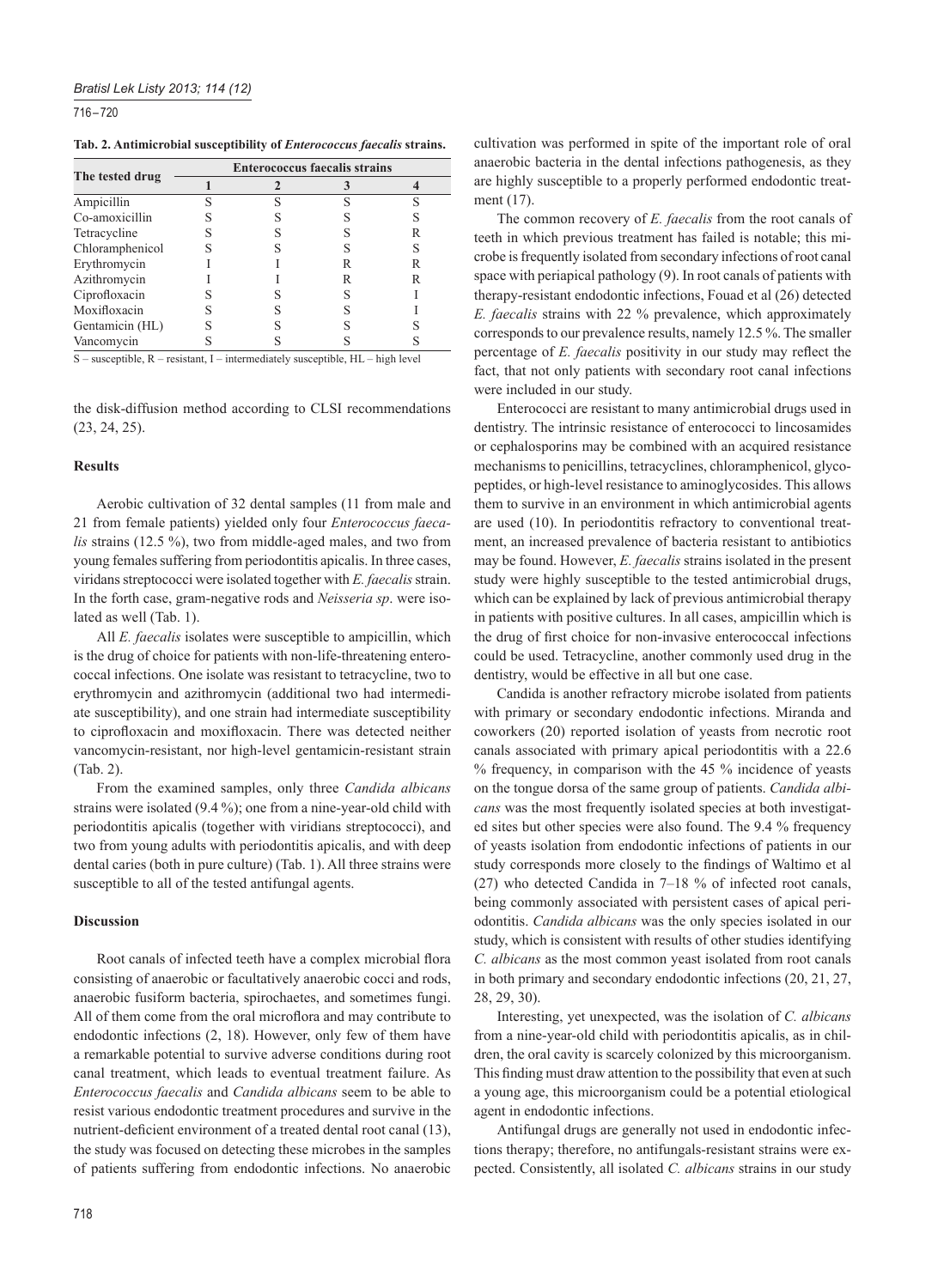were highly susceptible to the tested antimycotic drugs used in clinical practice.

The main goal of root canal treatment is based on removing the irritants from infected root canals both mechanically and chemically, and then obstructing the root canal system to eliminate or reduce the microorganisms, as well as on preventing the reinfection. Residual microbes of the root canal system are the major cause of apical periodontitis persisting after either poor or proper treatment (31). However, a complete elimination of microorganisms is not always achieved in clinical practice due to anatomical complexities of root canals and consequent limitations in accessibility by using instruments and irrigators, as well as due to the fact that the use of antimicrobial medication has been advocated to disinfect the root canal system whilst root tissues are closely related to the periodontal apparatus (32). Therefore, it is important to consider the possible presence of *E. faecalis* and *C. albicans* in selection of the most appropriate agents with reliable activity also against these two microbes.

Additional important aspect of endodontic infections caused by *E. faecalis* and *C. albicans* is their potential role in infective endocarditis (33). Both microbes, surviving in root canal system and spreading to the periodontal tissues, may under certain circumstances invade the bloodstream and cause infections of endocardium in predisposed patients (34). Moreover, this fact should be taken in account when planning the antimicrobial prophylaxis during dental invasive procedures in patients at risk (those with cardiac deformities, artificial devices in the circulatory system, and those suffering from immunocompromising conditions).

## **Conclusions**

The present study underscores the possible role of two of the most refractory microbes in oral cavity, *Enterococcus faecalis* and *Candida albicans*, in the etiopathogenesis of endodontic infections. Even if they were not isolated with very high frequencies (12.5 % and 9.4 %, respectively), during the therapy of endodontic infections it is important to take into account their possible presence in the infected teeth structures. The isolation of *C. albicans* from the sample of a nine-year-old child is evidence that the possible role of Candida in endodontic infection should be considered also in children.

The primary goal of endodontic therapy is to reduce significantly or eliminate microorganisms and their by-products from the root canal system. As both examined microorganisms tend to be resistant to many environmental factors and antimicrobial agents, it is important to pay attention to their possible presence in the treated root canal, and to use effective irrigant solutions and intracanal medicaments in order to prevent endodontic therapy failure due to *E. faecalis* or *C. albicans*.

## **References**

**1. Gomes BP, Montagner F, Berber VB, Zaia AA, Ferraz CC, de Almeida JF, Souza-Filho FJ.** Antimicrobial action of intracanal medicaments on the external root surface. J Dent 2009; 37 (1): 76–81.

**2. Pinheiro ET, Gomes BPFA, Ferraz CCR, Sousa ELR, Teixeira FB, Souza-Filho FJ.** Microorganisms from canals of root-filled teeth with periapical lesions. Int Endod J 2003; 36 (1): 1–11.

**3. Rôças IN, Siqueira JF Jr, Santos KR.** Association of *Enterococcus faecalis* with different forms of periradicular diseases. J Endod 2004; 30 (5): 315–320.

**4. Zehnder M, Guggenheim B.** The mysterious appearance of enterococci in filled root canals. Int Endod J 2009; 42 (4): 277-287.

**5. Al-Ahmad A, Maier J, Follo M, Spitzmüller B, Wittmer A, Hellwig E, Hübner J, Jonas D.** Food-borne enterococci integrate into oral biofilm: an in vivo study. J Endod 2010; 36 (11): 1812–1819.

**6. Razavi A, Gmür R, Imfeld T, Zehnder M.** Recovery of *Enterococcus faecalis* from cheese in the oral cavity of healthy subjects. Oral Microbiol Immunol 2007; 22 (4): 248–251.

**7. Vidana R, Sullivan A, Billström H, Ahlquist M, Lund B.** *Enterococcus faecalis* infection in root canals – host-derived or exogenous source? Lett Appl Microbiol 2011; 52 (2): 109–115.

**8. Love RM.** *Enterococcus faecalis* – a mechanism for its role in endodontic failure. Int Endod J 2001; 34 (5): 399–405.

**9. Skucaite N, Peciuliene V, Vitkauskiene A, Machiulskiene V.** Susceptibility of endodontic pathogens to antibiotics in patients with symptomatic apical periodontitis. J Endod 2010; 36 (10): 1611–1616.

**10. Suchitra U, Kundabala M.** *Enterococcus faecalis*: an endodontic pathogen. Endodontology 2006; 18 (2): 11–13.

**11. Kayaoglu G, Ørstavik D.** Virulence factors of *Enterococcus faecalis*: relationship to endodontic disease. Crit Rev Oral Biol Med 2004; 15 (5): 308–320.

**12. Zoletti GO, Pereira EM, Schuenck RP, Teixeira LM, Siqueira JF Jr, dos Santos KR.** Characterization of virulence factors and clonal diversity of *Enterococcus faecalis* isolates from treated dental root canals. Res Microbiol 2011; 162 (2): 151–158.

**13. Richards D, Davies JK, Figdor D**. Starvation survival and recovery in serum of *Candida albicans* compared with *Enterococcus faecalis*. Oral Surg Oral Med Oral Pathol Oral Radiol Endod 2010; 110 (1): 125–130.

**14. Odds FC.** Candida and candidosis, 2nd edn. London; Baillière Tindall, 1988: 300 pp.

**15. Cannon RD, Holmes AR, Mason AB, Monk BC.** Oral Candida: clearance, colonization, or candidiasis. J Dent Res 1995; 74 (5): 1152–1161.

**16. Borromeo GL, McCullough MJ, Reade PC, Quantification and mor**photyping of *Candida albicans* from healthy mouths and from mouths affected by erythematous candidosis. J Med Vet Mycol 1992; 30 (6): 477–480.

**17. Lamont RJ, Burne RA, Lantz MS, LeBlanc DJ.** Oral microbiology and immunology. Washington, DC; ASM Press, 2006: 458 pp.

**18. Ballal V, Kundabala M, Acharya S, Ballal M.** Antimicrobial action of calcium hydroxide, chlorhexidine and their combination on endodontic pathogens. Aust Dent J 2007; 52 (2): 118–121.

**19. Waltimo, TM, Orstavik, D, Sirén, EK, Haapasalo MP.** In vitro susceptibility of *Candida albicans* to four disinfectants and their combinations. Int Endod J 1999; 32(6): 421–4429.

**20. Miranda TT, Vianna CR, Rodrigues L, Monteiro AS, Rosa CA, Corrêa A Jr.** Diversity and frequency of yeasts from the dorsum of the tongue and necrotic root canals associated with primary apical periodontitis. Int Endod J 2009; 42 (9): 839–844.